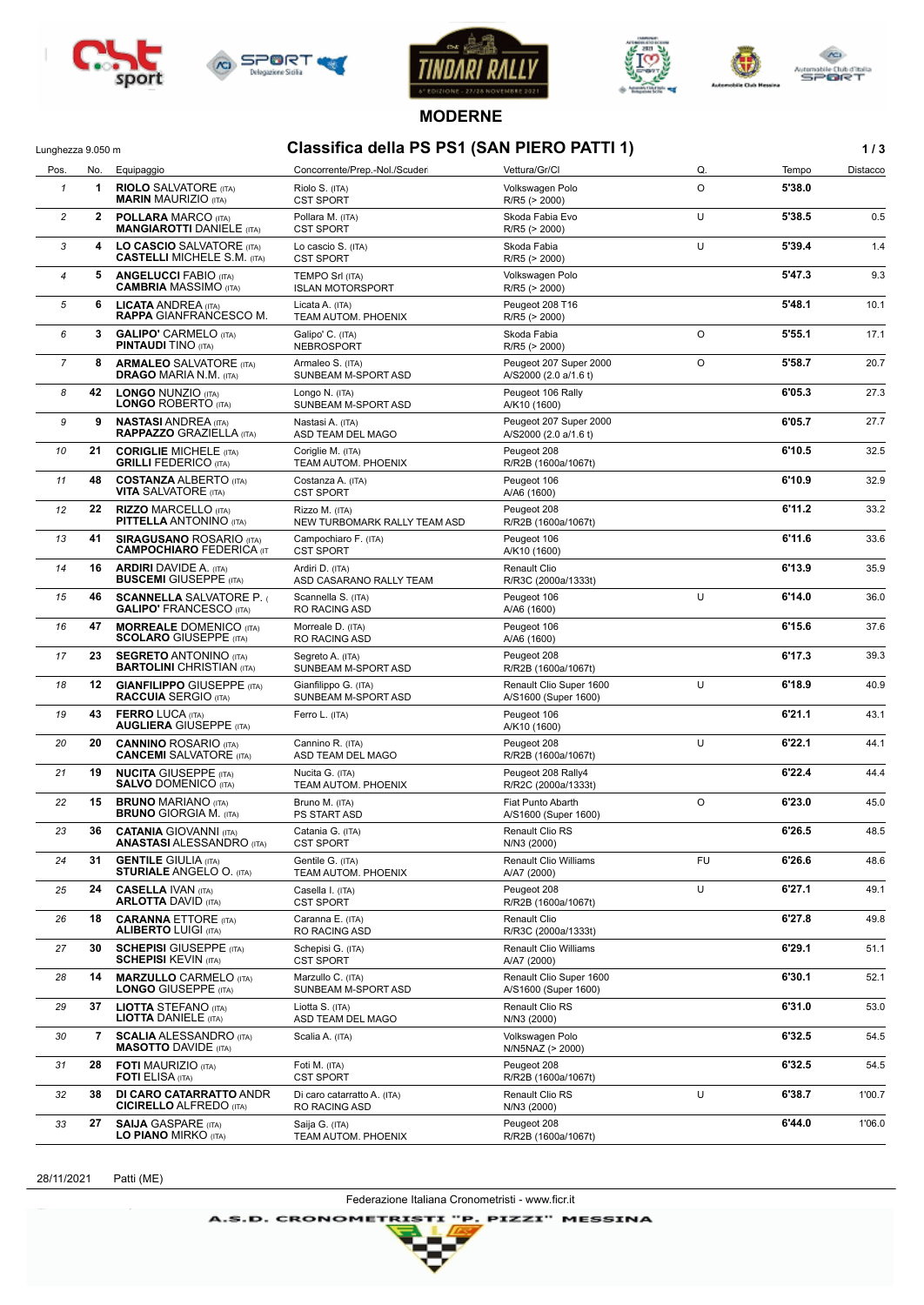







**MODERNE**

## Lunghezza 9.050 m **Classifica della PS PS1 (SAN PIERO PATTI 1) 2 / 3**

| Pos. | No. | Equipaggio                                                            | Concorrente/Prep.-Nol./Scuder                     | Vettura/Gr/Cl                               | Q.      | Tempo  | Distacco |
|------|-----|-----------------------------------------------------------------------|---------------------------------------------------|---------------------------------------------|---------|--------|----------|
| 34   | 53  | <b>LIUZZO SEBASTIANO (ITA)</b><br><b>CULINA ALESSIO (ITA)</b>         | Liuzzo S. (ITA)                                   | Peugeot 106<br>A/A6 (1600)                  |         | 6'44.0 | 1'06.0   |
| 35   | 54  | <b>CONDIPODARO MARCHETTA</b><br><b>CAVAZZA DANILO (ITA)</b>           | Condipodaro marchetta G. (ITA)                    | Peugeot 106<br>A/A6 (1600)                  |         | 6'44.5 | 1'06.5   |
| 36   | 45  | <b>MACALUSO ROSARIO (ITA)</b><br><b>SEVERINO LUCA (ITA)</b>           | Macaluso R. (ITA)                                 | Citroen Saxo VTS<br>A/K10 (1600)            |         | 6'44.6 | 1'06.6   |
| 37   | 51  | <b>GUERCIO</b> GIUSEPPE (ITA)<br><b>SAJA FILIPPO (ITA)</b>            | Guercio G. (ITA)<br>ASD POL. REAL SPORTS          | Peugeot 106<br>A/A6 (1600)                  |         | 6'46.5 | 1'08.5   |
| 38   | 44  | <b>PROVENZA ANTONINO (ITA)</b><br><b>PROVENZA MATTIA (ITA)</b>        | Provenza A. (ITA)                                 | Peugeot 106<br>A/K10 (1600)                 |         | 6'48.3 | 1'10.3   |
| 39   | 55  | <b>GRECO CLAUDIO (ITA)</b><br><b>GRECO RAMONA</b> (ITA)               | Greco C. (ITA)<br><b>SCUDERIA TM RACING</b>       | Opel Corsa GSI<br>A/A6 (1600)               | U       | 6'53.3 | 1'15.3   |
| 40   | 33  | <b>DANZI' TULLIO</b> (ITA)<br><b>GULLO SAMUELE</b> (ITA)              | Danzi' T. (ITA)<br><b>NEBROSPORT</b>              | <b>Renault Clio Williams</b><br>A/A7 (2000) | O       | 7'01.7 | 1'23.7   |
| 41   | 40  | <b>MIRAGLIOTTA ANTONINO (ITA)</b><br><b>MICHELETTI FRANCESCA (ITA</b> | Miragliotta A. (ITA)<br>NEBROSPORT                | <b>Renault Clio RS</b><br>N/N3 (2000)       | $\circ$ | 7'01.9 | 1'23.9   |
| 42   | 29  | <b>DE LEO SERGIO (ITA)</b><br><b>MANCUSO FELICE (ITA)</b>             | De leo S. (ITA)<br><b>SCUDERIA TM RACING</b>      | Peugeot 208<br>R/R2B (1600a/1067t)          |         | 7'03.9 | 1'25.9   |
| 43   | 25  | <b>LISA MASSIMO (ITA)</b><br><b>MENERELLA GIULIA (ITA)</b>            | Lisa M. (ITA)<br>TEAM AUTOM. PHOENIX              | Peugeot 208<br>R/R2B (1600a/1067t)          |         | 7'08.6 | 1'30.6   |
| 44   | 59  | <b>MELIA FRANCESCO (ITA)</b><br><b>VIOLA VINCENZO (ITA)</b>           | Melia F. (ITA)<br>TEAM AUTOM. PHOENIX             | Peugeot 106 Rally<br>A/A5 (1400)            |         | 7'11.7 | 1'33.7   |
| 45   | 76  | <b>CALABRO' SALVATORE (ITA)</b><br><b>CANNAVO' ANTONINO F. (ITA)</b>  | Calabro' S. (ITA)<br>RO RACING ASD                | Peugeot 106 Rally<br>N/N2 (1600)            |         | 7'12.6 | 1'34.6   |
| 46   | 83  | <b>ALESSI</b> GIOVANNI (ITA)<br><b>DENARO MAURIZIO (ITA)</b>          | Alessi G. (ITA)<br><b>CST SPORT</b>               | Peugeot 106 Rally<br>N/N2 (1600)            |         | 7'22.2 | 1'44.2   |
| 47   | 78  | <b>VIOLA GIUSEPPE D. (ITA)</b><br><b>CATALFAMO ANTONINO (ITA)</b>     | Viola G. (ITA)<br>SUNBEAM M-SPORT ASD             | Peugeot 106 Rally<br>N/N2 (1600)            |         | 7'23.1 | 1'45.1   |
| 48   | 34  | <b>BAGNATO EUGENIO (ITA)</b><br><b>MORABITO LETTERIO (ITA)</b>        | Bagnato E. (ITA)<br><b>SCUDERIA TM RACING</b>     | Peugeot 306 XSi<br>RS/RS20 (2000)           | $\circ$ | 7'25.2 | 1'47.2   |
| 49   | 80  | <b>ESPOSITO SALVATORE (ITA)</b><br><b>SCAFFIDI</b> TONINO (ITA)       | Esposito S. (ITA)<br>TEAM AUTOM. PHOENIX          | Peugeot 106 Rally<br>N/N2 (1600)            |         | 7'26.6 | 1'48.6   |
| 50   | 103 | <b>PAGANA LEONARDO (ITA)</b><br><b>DI BLASI VALENTINO (ITA)</b>       | Pagana L. (ITA)<br><b>NEBROSPORT</b>              | Peugeot 106<br>N/N1 (1400)                  |         | 7'29.6 | 1'51.6   |
| 51   | 77  | <b>SCHEPIS FRANCO (ITA)</b><br><b>SCHEPIS ANTONINO (ITA)</b>          | Schepis F. (ITA)<br>RO RACING ASD                 | Peugeot 106 Rally<br>N/N2 (1600)            |         | 7'30.4 | 1'52.4   |
| 52   | 72  | <b>PAGANA CRISTIAN (ITA)</b><br><b>ROSSELLO FRANCESCO (ITA)</b>       | Pagana C. (ITA)<br><b>NEBROSPORT</b>              | Peugeot 106 Rally<br>A/A5 (1400)            |         | 7'33.4 | 1'55.4   |
| 53   | 86  | <b>MORABITO GIUSEPPE (ITA)</b><br><b>SARLO LORENZO (ITA)</b>          | Sarlo L. (ITA)<br>NEW TURBOMARK RALLY TEAM ASD    | Suzuki Swift<br>N/N2 (1600)                 |         | 7'36.5 | 1'58.5   |
| 54   | 92  | <b>TIRINTINO MATTIA (ITA)</b><br><b>SINAGRA LUCA (ITA)</b>            | Tirintino M. (ITA)<br>NEBROSPORT                  | Peugeot 106 Rally<br>N/N2 (1600)            | U       | 7'37.6 | 1'59.6   |
| 55   | 58  | <b>NICCHI</b> GIOVANNI (ITA)<br><b>CIMINO STEFANO (ITA)</b>           | Nicchi G. (ITA)<br>SUNBEAM M-SPORT ASD            | Peugeot 106 Rally<br>A/A5 (1400)            |         | 7'44.5 | 2'06.5   |
| 56   | 75  | <b>FERROTTO DANIELE (ITA)</b><br><b>MENDES DE ALMEIDA MONIC</b>       | Ferrotto D. (ITA)<br>VM MOTOR TEAM SSDRL          | Peugeot 205 Rally<br>A/A5 (1400)            |         | 7'47.3 | 2'09.3   |
| 57   | 88  | <b>MOSCHELLA SALVATORE G.</b><br><b>CRUPI MATTIA (ITA)</b>            | Moschella S. (ITA)<br>TEAM AUTOM. PHOENIX         | Peugeot 106 Rally<br>N/N2 (1600)            | U       | 7'48.3 | 2'10.3   |
| 58   | 71  | <b>PICCIONE ANTONINO (ITA)</b><br><b>SANTORO</b> COSIMO R. (ITA)      | Piccione A. (ITA)                                 | Fiat Panda<br>A/A5 (1400)                   | O       | 7'52.2 | 2'14.2   |
| 59   | 85  | <b>RAGUSA FILIPPO (ITA)</b><br><b>CHILLEMI</b> VITTORIO (ITA)         | Ragusa F. (ITA)                                   | Citroen Saxo VTS<br>N/N2 (1600)             |         | 7'53.1 | 2'15.1   |
| 60   | 99  | <b>BRUNO BENEDETTO (ITA)</b><br><b>MESSINEO CALOGERO (ITA)</b>        | Bruno B. (ITA)<br>PS START ASD                    | Seat Ibiza<br>RSP/RSD20P (2000)             |         | 7'55.0 | 2'17.0   |
| 61   | 91  | <b>CANNARELLA SAMUELE A.F.</b><br><b>VERCELLI FRANCESCO (ITA)</b>     | Cannarella S. (ITA)<br>RO RACING ASD              | Peugeot 106 Rally<br>N/N2 (1600)            | U       | 7'55.3 | 2'17.3   |
| 62   | 96  | <b>CADILI MICHELE</b> (ITA)<br><b>TRUGLIO BARTOLO M. (ITA)</b>        | Cadili M. (ITA)<br>SUNBEAM M-SPORT ASD            | Peugeot 106 Rally<br>RS/RS16 (1600)         |         | 7'55.6 | 2'17.6   |
| 63   | 90  | <b>CORICA ANTONINO (ITA)</b><br><b>PANARELLO ALESSIO (ITA)</b>        | Corica A. (ITA)                                   | Peugeot 106 Rally<br>N/N2 (1600)            | U       | 7'55.8 | 2'17.8   |
| 64   | 73  | <b>COSTANZO GIOVANNI (ITA)</b><br><b>MIRAGLIOTTA GIUSEPPE (ITA)</b>   | Costanzo G. (ITA)<br>NEW TURBOMARK RALLY TEAM ASD | Peugeot 205 Rally<br>A/A5 (1400)            |         | 7'57.2 | 2'19.2   |
| 65   | 94  | <b>TAMA' VITTORIO (ITA)</b><br><b>SPADARO</b> GIANCARLO (ITA)         | Spadaro G. (ITA)<br>TEAM AUTOM. PHOENIX           | Peugeot 106 Rally<br>N/N2 (1600)            |         | 8'02.3 | 2'24.3   |
| 66   | 82  | <b>PRINCIOTTA ANTONINO (ITA)</b><br><b>STANCA TERESA (ITA)</b>        | Princiotta A. (ITA)<br>RO RACING ASD              | Peugeot 106 Rally<br>N/N2 (1600)            |         | 8'03.4 | 2'25.4   |

28/11/2021 Patti (ME)

Federazione Italiana Cronometristi - www.ficr.it

**A.S.D. CRONOMETRISTI** "P. PIZZI" MESSINA